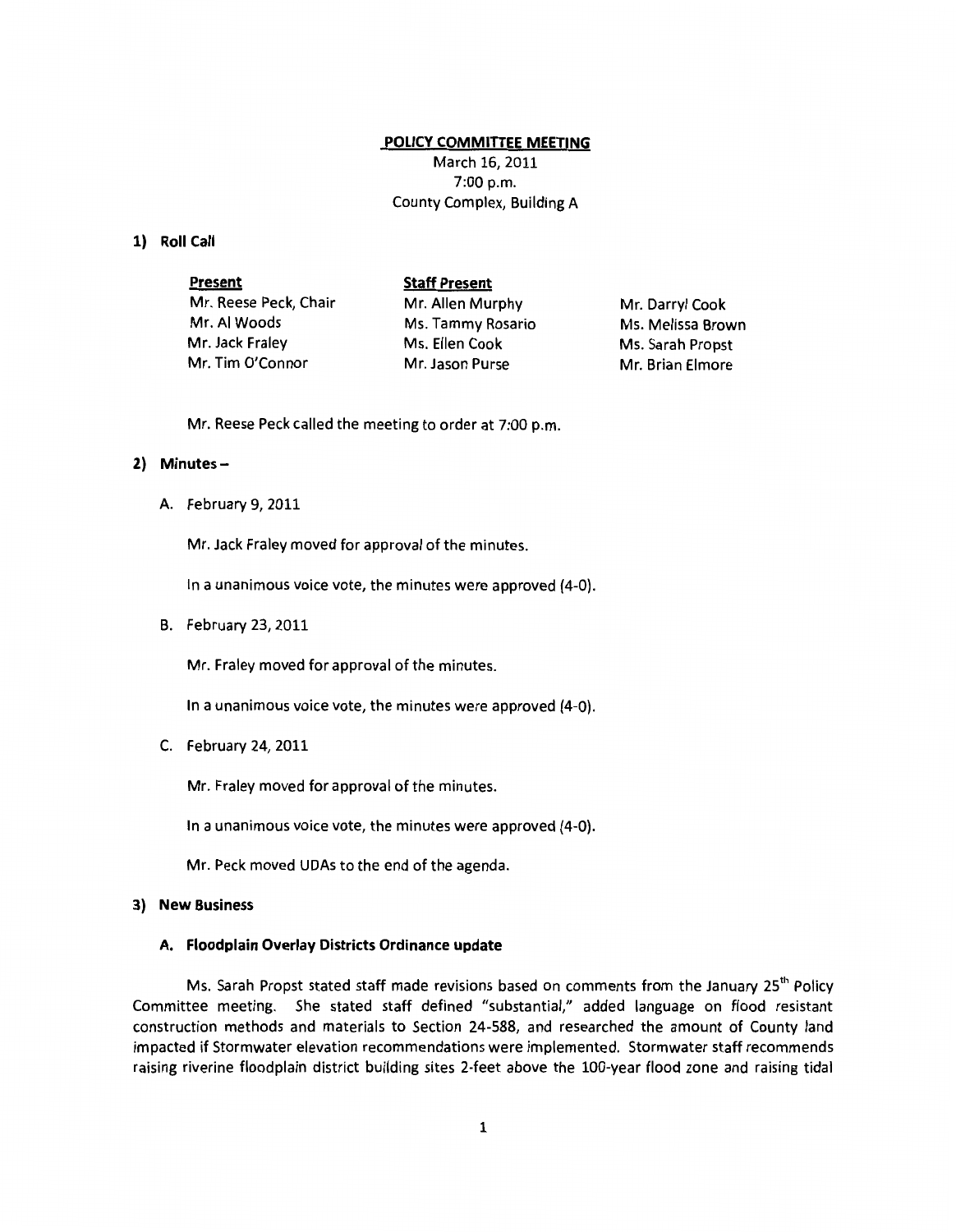floodplain district building sites 2-feet above the 100-year flood zone, with on-site fill allowed to meet the elevation in tidal floodplain districts.

Mr. Fraley stated he agreed with staff recommendations.

Mr. Darryl Cook stated the ordinance proposal does not address road flooding.

Mr. AI Woods asked if the ordinance could include raised elevation requirements for roads and common areas.

Ms. Propst stated the County would not be able to impact Virginia Department of Transportation (VDOT) practices.

Mr. Allen Murphy stated it was unlikely roads would be extended beyond buildable lots.

Mr. Cook stated the main downside for the proposal would be costs landowners incurred bringing in fill.

Mr. Fraley moved to accept staff recommendations.

In a unanimous voice vote, staff recommendations were approved {4-0).

## **B. Signs Ordinance Updates**

Ms. Melissa Brown stated staff recommends reducing freestanding sign setbacks to the property line if the owner demonstrates the sign does not cause visibility problems. Staff also recommends adding language allowing a maximum of three, 7-foot tall pole-mounted directional signs per property. Finally, staff recommends excluding gas prices from the flashing signs definition for clarification.

Ms. Brown stated that directional signs are intended to be secondary to advertising signage and necessary to locate a business or office that is located off of state primary roads. Currently, there is no limit on the number of directional signs allowed by the ordinance. Currently, Mixed Use districts are the only districts that have specific requirements for multiple directional signs.

Mr. Fraley asked how the Comprehensive Plan's language on sign scale, size, color, and materials complimenting the community character could be translated into the ordinance.

Ms. Brown stated the County cannot regulate sign color unless there is an identifiable impact on health or public safety. She stated the ordinance already regulates size, scale, materials, and lighting.

Mr. Murphy stated the Commission could seek sign proffers during public hearing cases that further limited size and lighting.

Mr. Peck stated he would like a legal memo referencing the case law that prohibits sign color regulation.

Ms. Brown stated the County limits freestanding sign size and numbers to maintain the community character as identified in the Comprehensive Plan. She stated York County allows free-standing signs up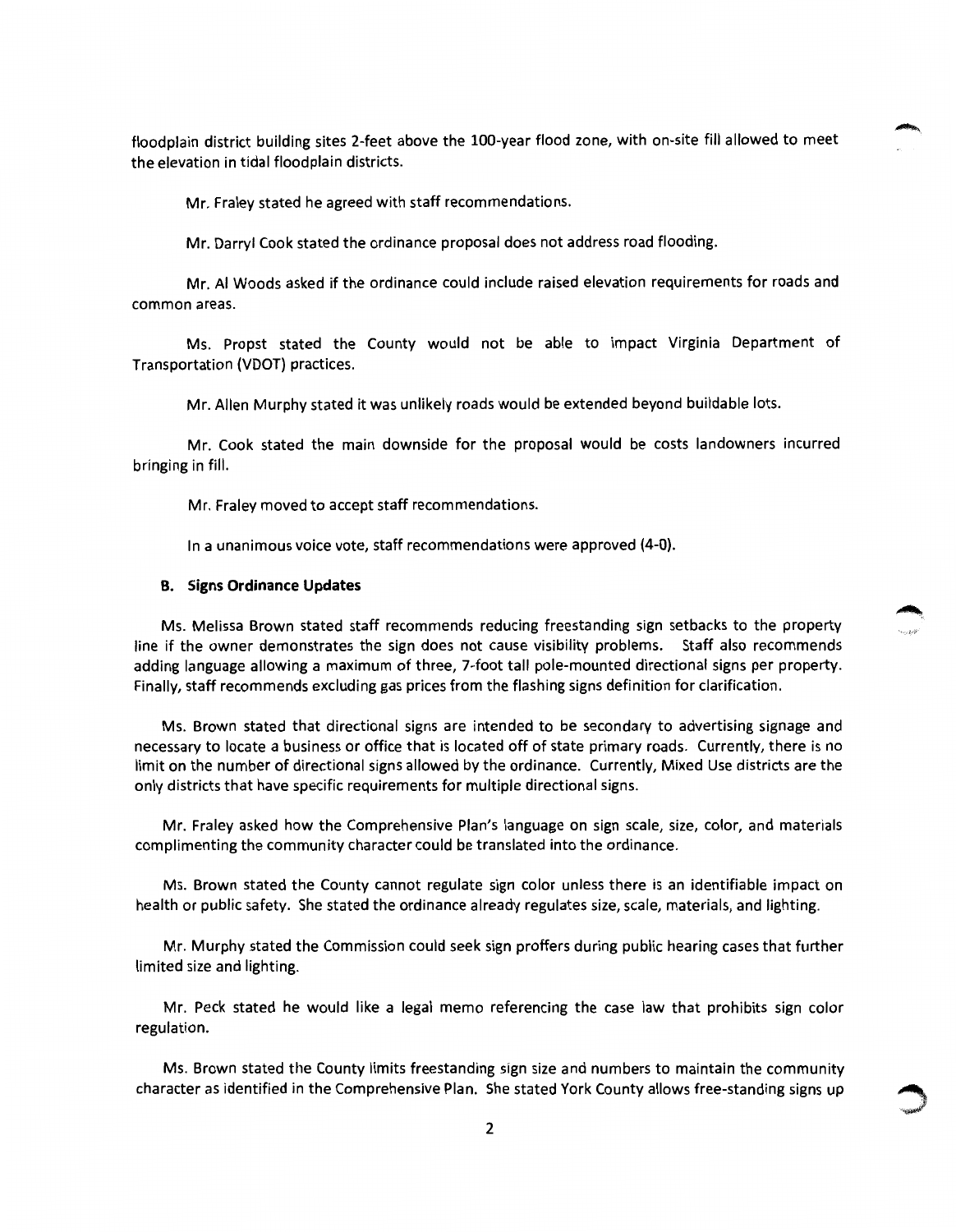to 50 square feet. The County's 32 square-foot freestanding sign maximum can be increased to GOsquare feet by increasing the distance of the sign from the right-of-way.

Mr. Fraley asked Ms. Brown to use Courthouse Commons as a case study.

Ms. Brown stated there are two potential issues with the Courthouse Commons signage. She stated the allowed 32-square foot sign has been split onto two brick monuments. The ordinance only permits one freestanding sign per right-of-way. Also, the signs have been placed in VDOT's right-of-way, which extend into the lot more than usual. The County zoning ordinance has no control of state maintained right of way.

Mr. Fraley stated it seemed less intrusive to place two brick monuments rather than a single freestanding sign.

Mr. Murphy stated the ordinance already allowed residential neighborhood signs to split the 32-foot maximum.

Mr. Fraley stated there should be additional flexibility in the sign ordinance.

Mr. Woods stated some communities are disasters due to the sign issue getting away from people.

Mr. Murphy stated the sign ordinance was the most important ordinance for preserving community character. He stated there is a long lasting impact from signs, with many nonconforming signs still across the County. The Comprehensive Plan and legislative decisions can promote sign policies that protect the character of the community and provide visibility for business owners.

Mr. Peck stated he was optimistic colors could be regulated. He stated the Commission should have the authority to regulate that type of issue unless specifically prohibited by law or court decision.

The Committee had a general discussion regarding James City versus York regulations.

#### **C. Urban Development Areas (UDAs)**

Ms. Cook stated staff believes several Comprehensive Plan mixed use areas meet UDA requirements. She stated staff believes mixed use areas are a better fit than using the Primary Service Area (PSA) to comply with the law. The state UDA code is still being amended on a regular basis.

Mr. Peck stated UDAs are targeted growth nodules within a jurisdiction. He stated the County's Land Use section does not embody the UDA concept. The County should review the entire UDA process before saying it is in compliance. In the target growth areas, the County should review pedestrian friendly road design, interconnection, mixed use neighborhoods, mixed housing, affordable housing, financial incentives including grants, regional coordination, preserving rural lands through development rights transfer, and timelines for compliance. The planning process should educate and involve the public about UDAs and their placement.

Mr. Peck stated the UDA is more than a designation. He stated the County should avoid trying to fit a square peg into a round whole. More public input is needed on the increased density requirements.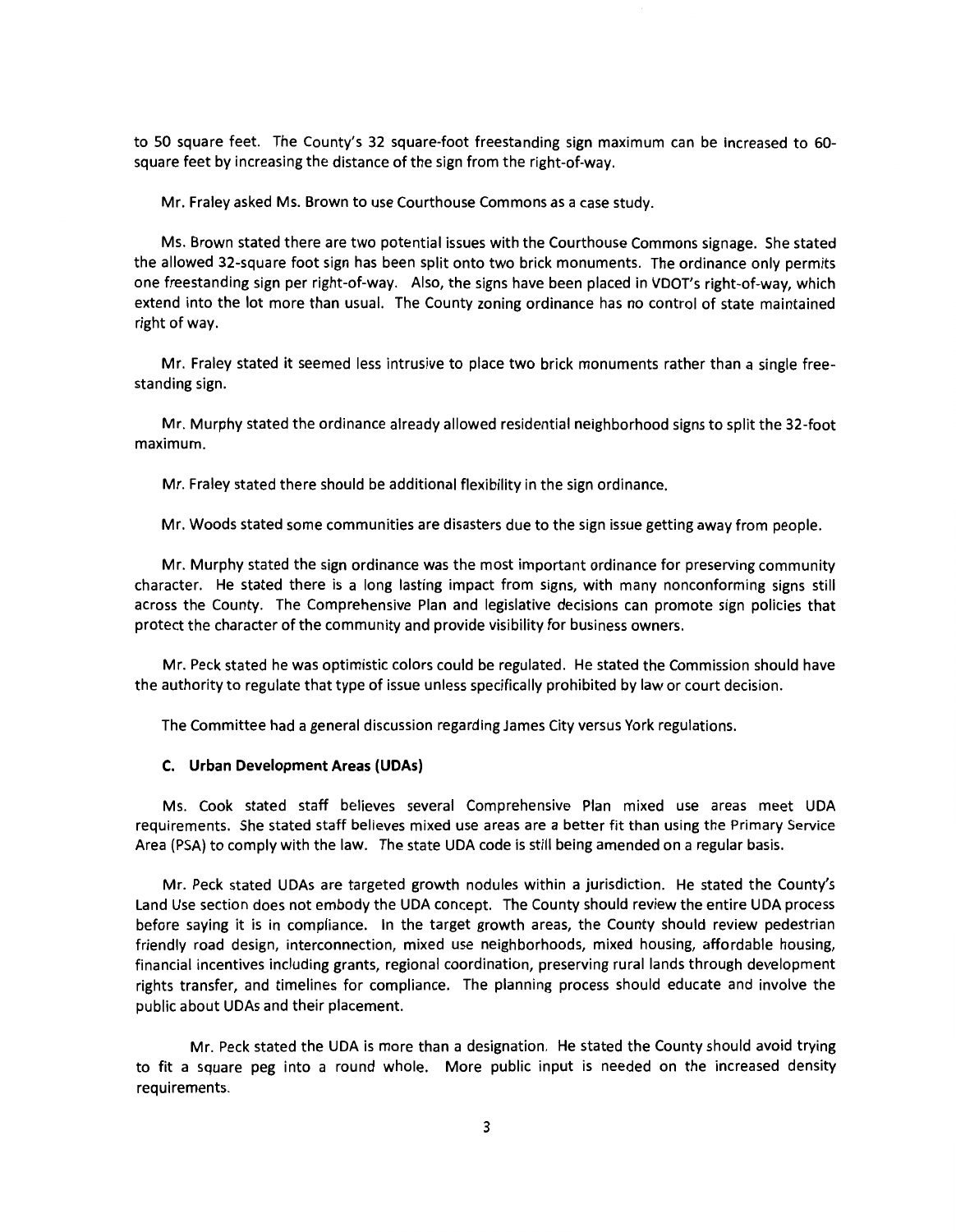Mr. Jason Purse stated the County already incorporated higher density mixed use areas before being required to do so by legislation. He stated much of the UDA legislation language is already in the Comprehensive Plan. Staff identified areas in the County with the infrastructure or capacity for infrastructure to help keep the community at a manageable scale.

Mr. Peck stated the UDA regulators will want to see the County's water and infrastructure policies. He stated the PSA is too large to accommodate 20 years of growth designated by the UDA rules. The amount of land locked into large master plan development also increases the difficulty in complying with the UDA.

Mr. Peck asked why the County preferred to self-certify UDA designations, rather than take them through the planning process. He stated the UDA should be reviewed during the regional Comprehensive Plan update.

Mr. Murphy stated that the strategic update with York and Williamsburg would not equal a full reexamination of the Comprehensive Plan.

Mr. Fraley stated the proposed UDAs should be identified in a more strategic, comprehensive manner. He stated New Town, the Richmond Road Lightfoot to Croaker corridor, and Stonehouse should serve as the UDAs, rather than selection of mixed use areas proposed. The Five Forks Character Study is inconsistent with the UDA regulations. The public and the Commission should both be better educated about UDAs.

Ms. Tammy Rosario stated the UDAs were discussed at Steering Committee public meetings as part of the 2009 Comprehensive Plan update. The County has a history of thoughtful deliberation and action on growth management. Given that the UDA legislation, mixed use densities, mixed use development standards, and growth management were discussed during the recent Comprehensive Plan process, which contained significant public input opportunities, and that no densities were proposed to be increased through certification and designation of areas as UDAs, staff did not believe a large public input process was necessary.

Mr. Peck stated there has been fallout from competing and not coordinating growth with neighboring localities. He stated other counties are holding public forums to discuss UDAs. With the UDA rules finally in effect and with two years to comply with the regulation, the County should lead a lengthy public discussion on the issue.

Mr. Murphy stated UDAs as proposed in the staff memo would not cause any changes in zoning or Comprehensive Plan designations.

Mr. Fraley stated he thought the mixed use ordinance would have to be rewritten. He cited some UDA legislation language regarding street connectivity, pedestrian friendly streets, mixed housing types, affordable housing, and reduction of side and rear yard setbacks.

Mr. Peck asked if the County land use map would be updated to include the UDAs.

Mr. Murphy stated the UDA certification could be done by Board resolution.